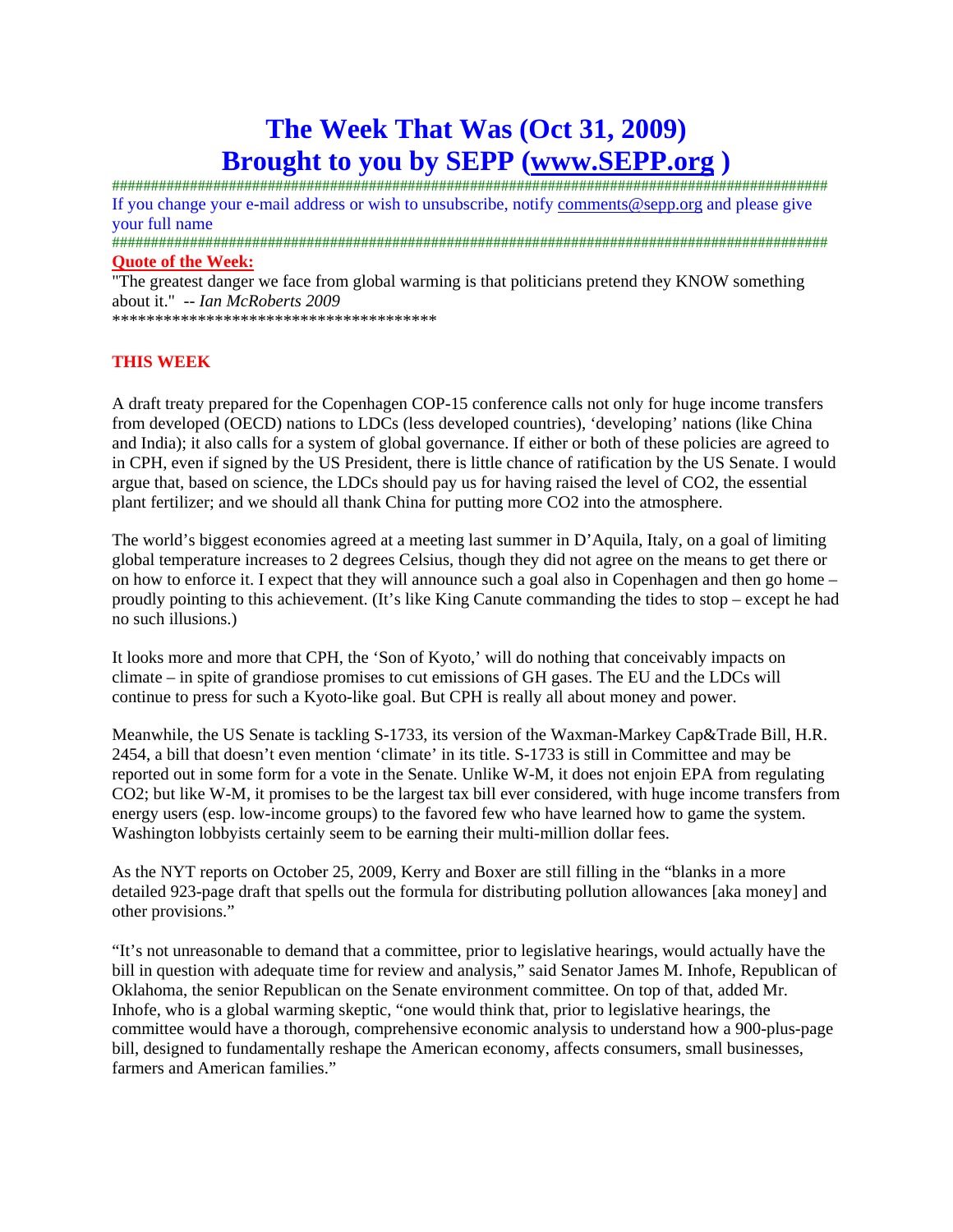#### \*\*\*\*\*\*\*\*\*\*\*\*\*\*\*\*\*\*\*\*\*\*\*\*\*\*\*\*\*\*\*\*\*\*\*\*

#### **SEPP Science Editorial #34-2009 (10/31/09)**

By S. Fred Singer, President, SEPP

#### **The rebirth of the hockey-stick?**

The hockeystick is attempting a comeback – and instead of relying on tree rings, it now relies on ancient midge larvae in lake sediments. It's all part of a determined effort to show that the 20<sup>th</sup> century is 'unusual' -- and therefore supports the IPCC claim of AGW. Here is the press release: http://www.spacedaily.com/2006/091019211717.zuaii19g.html

*WASHINGTON (AFP) Oct 19, 2009: Sediment cores from a small Arctic lake in Canada stretching back 200,000 years show unprecedented gains in global warming since 1950, indicating human activity is the likely cause. "The past few decades have been unique in the past 200,000 years in terms of the changes we see in the biology and chemistry recorded in the cores," University of Colorado glaciologist Yarrow Axford said in the study by Canadian and US researchers. "We see clear evidence for warming in one of the most remote places on Earth at a time when the Arctic should be cooling because of natural processes," added the chief author of the study published in the Proceedings of the National Academy of Sciences.* 

One suspicious item is the fact that the editors of PNAS, in their obvious desire to publish this paper, assigned its review to an editor [Mark Brenner, U of FL] of their own choosing. So the paper has not been peer reviewed in the usual sense; this depreciates its credibility and also that of the PNAS, particularly in a contentious area like climate science.

It is difficult for a non-specialist on midges like me to judge the quality of the data. But it would have been reassuring if similar results were to be published from other lakes in the Arctic, of which there are many thousands, rather than from just a single one. Obviously, even if there is a warming, one cannot identify its cause from the data presented. Actual temperature data of the Arctic, taken with thermometers, show a peak in 1935 followed by a cooling trend that reversed only in the 1970s.

Of course, there has been warming since 1950, a low point in temperature. First, we had the sudden temp jump in 1976-77 (certainly not caused by CO2); then the large El Nino warming of 1998. How can the authors possibly claim a human influence? In addition, their claim that there should have been a significant 'cooling' trend over just 50 years from astronomical causes makes no sense either.

Of interest, below, is the abstract of what appears to be a very similar study (May 2004), complete with diatoms and chironomids (midge larvae), but with dissimilar results http://linkinghub.elsevier.com/retrieve/pii/S1040618204000448

#### **Similarities and discrepancies between chironomid- and diatom-inferred temperature reconstructions through the Holocene at Lake 850, northern Sweden.**

*A quantitative temperature reconstruction using chironomids and diatoms has been attempted from a high-elevation lake in northern Sweden (Lake 850). Since 7000 cal. years BP, both chironomids and diatoms recorded similar temperatures (in the range of present-day estimates) but the correspondence between chironomid and diatom-inferred temperatures was highest in the recent Holocene (2500 cal. years BP to the present). Between ca. 9000 and 7000 cal. years BP, inferred temperatures from chironomids were warmer than today (ca. 12°C), in accord with other climate reconstruction using pollen, plant macrofossils and oxygen isotope analysis in lakes of northern Scandinavia. In contrast, diatom analysis did not infer warmer temperatures during this period. The insensitivity of diatoms to temperature in Lake 850 between 9000 and 7000 cal. years BP could be attributed to other environmental factors affecting the diatom assemblages through time, especially lake-water pH. Diatom-inferred pH showed a gradual decrease (0.5 pH units) between 9000 and 7000 cal. years BP, while it remained more*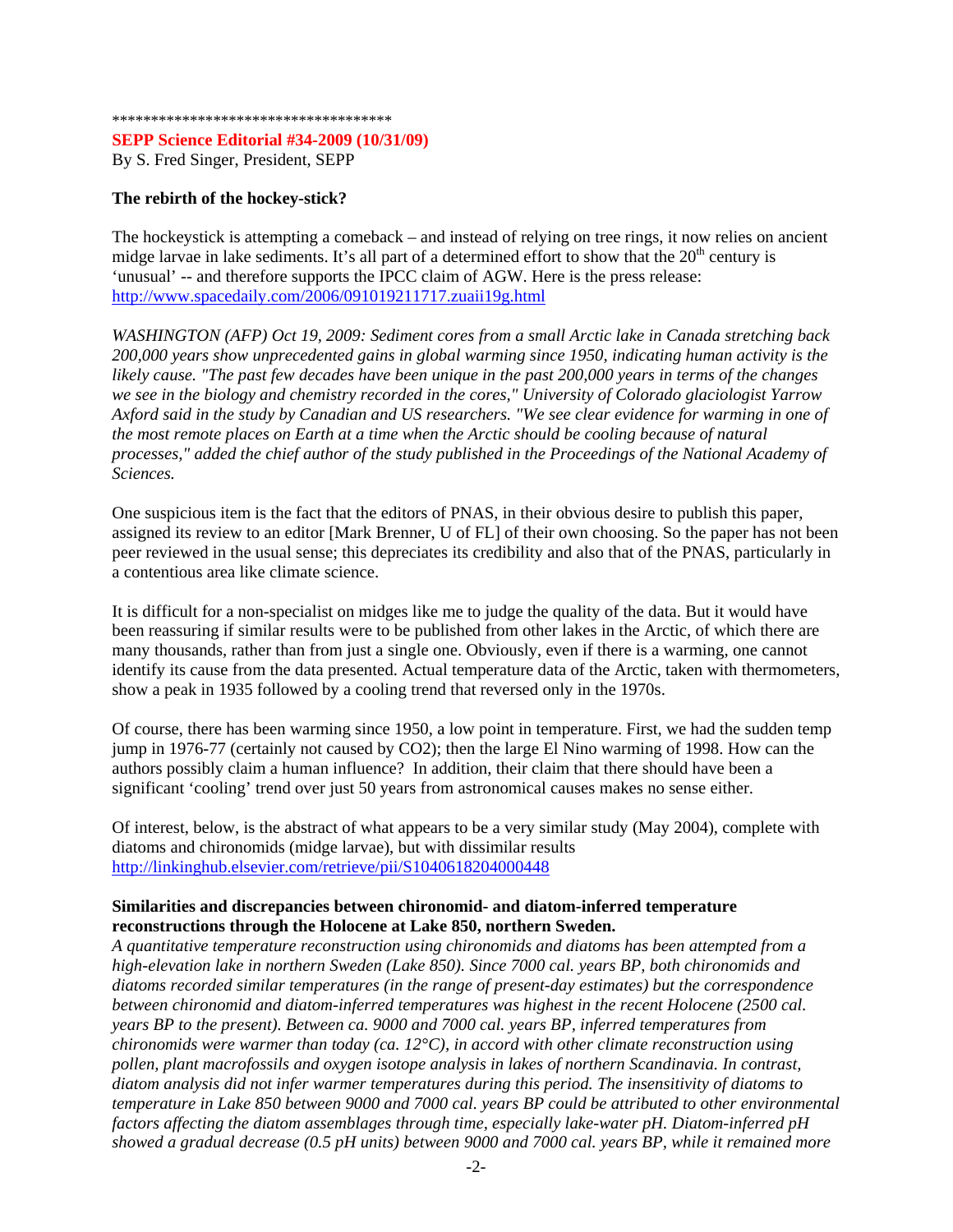*or less constant since 7000 cal. years BP. Changes in lake-water pH acting on diatoms seem to mask the effect of climate, leading to temperature reconstructions that are inaccurate. Ways of disentangling climate and other environmental factors when attempting climate reconstruction should be further investigated.* 

\*\*\*\*\*\*\*\*\*\*\*\*\*\*\*\*\*\*\*\*\*\*\*\*\*\*\*\*\*\*\*\*\*\*\*\*\*\*\*\*\*\*\*\*\*\*\*\*\*

**ARTICLES** [For the numbered articles below please see the attached pdf]

**1. Green World Government –** *The Washington Times* 

**2. The Second Battle of Copenhagen –** *Patrick J. Buchanan* 

**3. Renewable Energy: The Myth of Germany's "Grün Energie" –***Patrick Tuohey* 

**4. What's Wrong With HR 3585 (Solar Technology Roadmap Act of 2009) –** *McClintock*

**5. A Letter to the SEJ** 

**6. Which industry will the trial lawyers go after next? –** *IBD editorial*

**7. Cap-and-Trade Would Slow Economy, CBO Chief Says –** *Juliet Eilperin*

#### **8. Cap&Trade For Babies? – investors.com**

\*\*\*\*\*\*\*\*\*\*\*\*\*\*\*\*\*\*\*\*\*\*\*\*\*\*\*\*\*\*\*\*\*\*\*\*\*\*\*\*\*\*\*\*\*\*\*\*\*\*\*\*\*\*\*\*\*\*\*\*\*\*\*\*\*\*\*\*\*\*\*

## **NEWS YOU CAN USE**

Tom Sowell on smears and libel suits http://www.investors.com/NewsAndAnalysis/Article.aspx?id=509555 \*\*\*\*\*\*\*\*\*\*\*\*\*\*\*\*\*\*\*\*\*\*\*\*\*\*\*\*\*\*\*

http://www.telegraph.co.uk/earth/environment/6389384/Lizards-and-tortoises-hampering-Californiassolar-energy-efforts.html

Attempts to build solar energy plants in California are being threatened by efforts to protect rare species including desert tortoises, flat-tailed horned lizards and bighorn sheep. The state has a goal of meeting one third of its electricity needs from renewable energy by 2020, which has sparked a rush to erect giant solar mirrors which will be subsidised by federal funds. However, the arid area of south-east California where several companies want to build is already home to endangered animals. *SEPP says: Good for the little critters! Go Green and fight subsidies!*

\*\*\*\*\*\*\*\*\*\*\*\*\*\*\*\*\*\*\*\*\*\*\*\*\*\*\*\*\*\*\*\*\*\*\*\*\*\*\*\*\*\*\*\*\*\*\*\*\*\*\*\*\*\*\*\*\*\*\*

*Volunteer Speakers Available Locally*: From time to time, we will carry announcements about speakers who can be contacted directly.

Donn Dears, author of *Carbon Folly* (second edition now available; see www.carbonfolly.com) has been speaking at community meetings in the Chicago area. The subject of his talk: "Will the United States be the leading world economy in 2050? Or will the drive to cut CO2 emissions, because of alleged global warming, emasculate our energy production and cause our economy to fall behind China, India, Brazil and possibly Russia?"

 Organizations in the Chicago area should contact him at ddears@tsaugust.org to arrange for him to speak.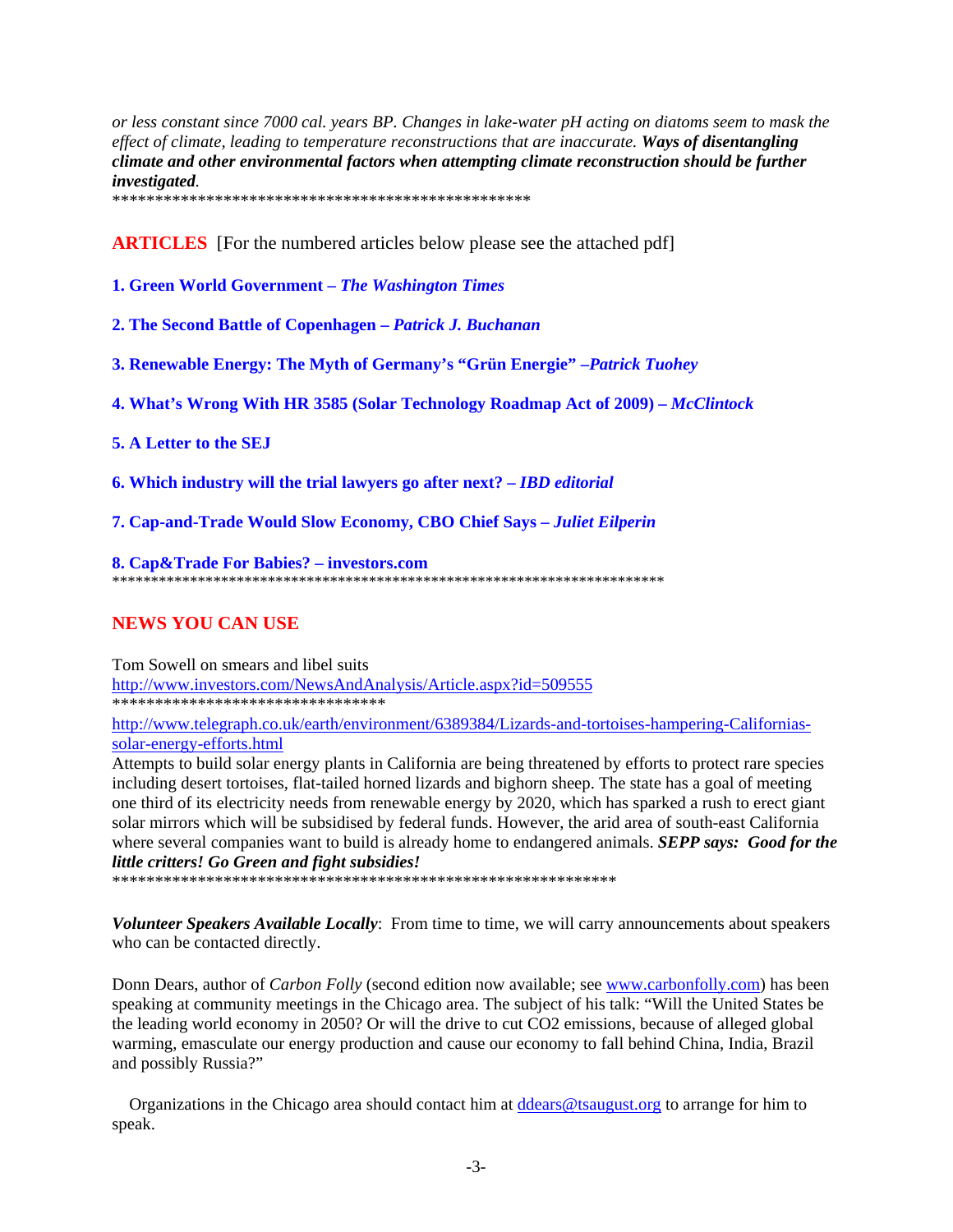There is no fee, unless transportation or hotel expenses are incurred.

\*\*\*\*\*\*\*\*\*\*\*\*\*\*\*\*\*\*\*\*\*\*\*\*\*\*\*\*\*\*\*\*\*\*\*\*\*\*\*\*\*\*\*\*\*

http://wattsupwiththat.com/2009/10/25/bob-carter-with-a-down-under-view-of-climate-science/ A good read: Bob Carter on "The science of deceit" Also worth reading http://www.drroyspencer.com/2009/10/an-expensive-urban-legend/ \*\*\*\*\*\*\*\*\*\*\*\*\*\*\*\*\*\*\*\*\*\*\*\*\*\*\*\*\*\*\*\*\*\*\*\*\*\*\*\*\*\*\*\*\*\*\*\*\*\*\*\*\*\*\*\*\*\*\*\*

## **BELOW THE BOTTOM LINE**

**London Science Museums's Copenhagen Campaign Backfires***. The Sunday Telegraph, 25 October 2009*

http://www.telegraph.co.uk/earth/earthnews/6425738/Science-Museums-climate-change-poll-backfires The museum's Prove It! website, designed to influence politicians at the Copenhagen climate summit in December, allows members of the public to pledge their support to the environmentalist cause. But so far those backing the campaign are out-numbered nearly six-to-one by opponents. The website, which accompanies a major new exhibition at the venerable South Kensington (London) museum, claims to offer "all the evidence you need to believe in climate change". \*\*\*\*\*\*\*\*\*\*\*\*\*\*\*\*\*\*\*\*\*\*\*\*\*\*\*\*\*\*\*\*\*\*\*\*\*\*\*\*\*\*\*\*\*\*\*\*

Good news for the millions currently unemployed: New career paths for Green jobs: The U of Edinburgh now offers an **MSc degree in Carbon Management** http://www.geos.ed.ac.uk/masters/cman\_info/ Can a PhD in emissions trading be far behind?

\*\*\*\*\*\*\*\*\*\*\*\*\*\*\*\*\*\*\*\*\*\*\*\*\*\*\*\*\*\*\*\*\*\*\*\*\*\*\*\*\*\*\*\*\*\*\*\*\*\*\*\*\*\*\*\*\*\*\*\*\*

An example of the cult-like zealotry and stark raving madness of 'true believers': followers of the Gore 'Big Lie" http://www.dailybreeze.com/ci\_13635913?source=rv \*\*\*\*\*\*\*\*\*\*\*\*\*\*\*\*\*\*\*\*\*\*\*\*\*\*\*\*\*\*\*\*\*\*\*\*\*\*\*\*\*\*\*\*\*\*\*\*\*\*\*\*\*\*

Keeping the best interests of the world in mind, James H. Rust, in a letter to Benny Peiser in CCNet, floats the idea of providing a financial reward for **climate alarmists who have a vasectomy**. This is just for discussion; he is not endorsing the idea.

\*\*\*\*\*\*\*\*\*\*\*\*\*\*\*\*\*\*\*\*\*\*\*\*\*\*\*\*\*\*\*\*\*\*\*\*\*\*\*\*\*\*\*\*\*\*\*\*\*\*

"Carbon Dioxide 'May Improve Taste of Champagne' "--headline, Daily Telegraph (London), Oct. 15 **http://www.telegraph.co.uk/foodanddrink/6337427/Carbon-dioxide-may-improve-taste-ofchampagne.html**

# **##################################**

# **1. GREEN WORLD GOVERNMENT**

http://www.washingtontimes.com/news/2009/oct/27/green-world-government/ *The Washington Times, October 27, 2009* 

Environmental alarmism is being exploited to chip away at national sovereignty. The latest threat to American liberties may be found in the innocuous-sounding Copenhagen Climate Treaty, which will be discussed at the United Nations climate-change conference in mid-December. The alert was sounded on the treaty in a talk given by British commentator Lord Christopher Monckton at Bethel College in St. Paul, Minn., on Oct. 14. Video of the talk has become an Internet sensation.

The treaty's text is not yet finalized but its principles are aimed at regulating all economic activity in the name of climate security, with a side effect that billions of dollars would be transferred from productive countries to the unproductive.

The control lever is the regulation of carbon emissions, which some purport are causing global warming. The Treaty would establish a Carbon Market Regulatory Agency and "global carbon budget" for each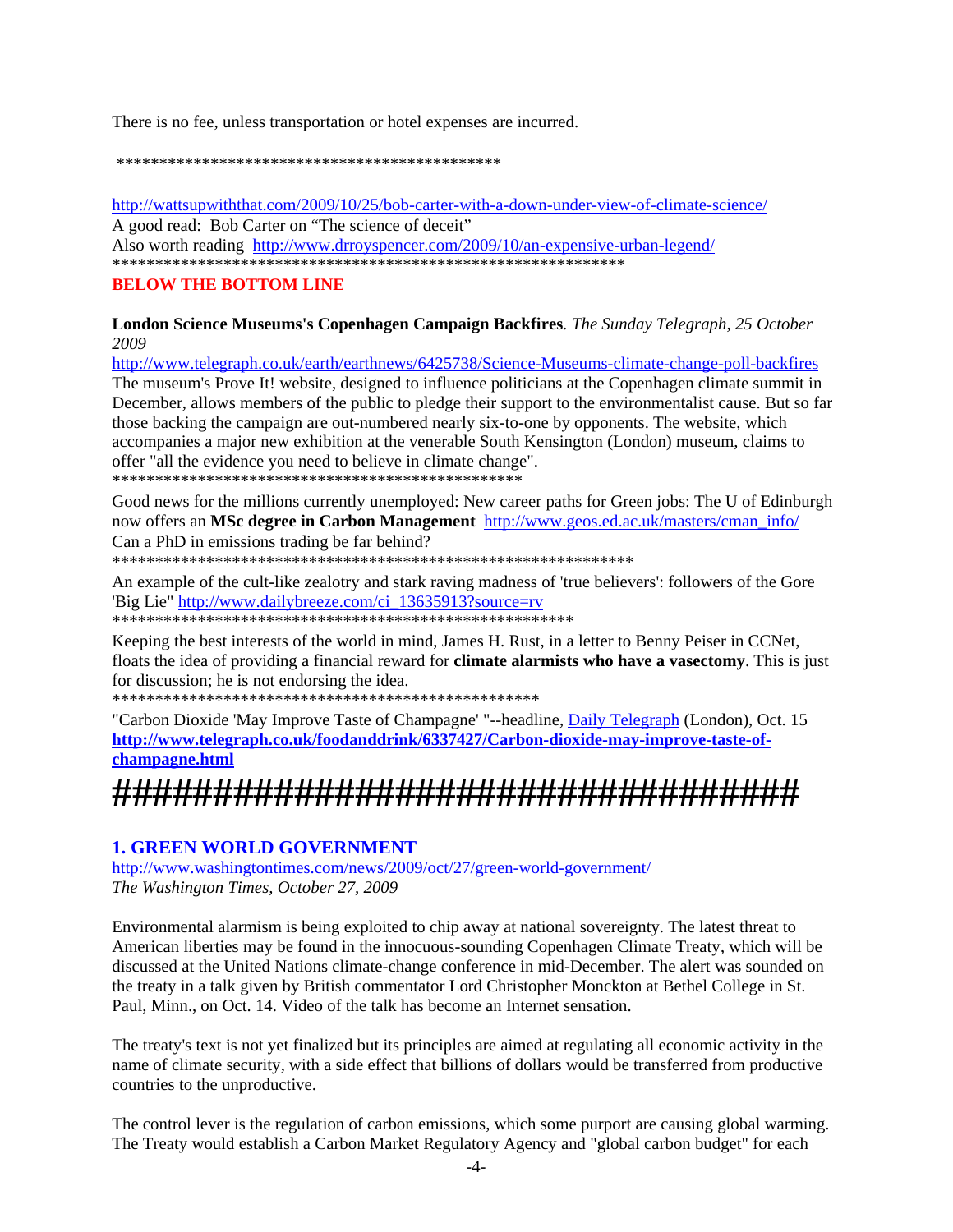country. In effect, this would allow the treaty's governing bodies to limit manufacturing, transportation, travel, agriculture, mining, energy production and anything else that emits carbon - like breathing.

Treaty supporters market the agreement through fear. Even though mean global temperatures have been on a downward spiral for several years after peaking in 1998, we are told that catastrophe is imminent. "The world has already crossed the threshold beyond which it is no longer possible to avoid negative impacts of anthropogenic climate change," says proposed treaty language being circulated by Greenpeace, the World Wildlife Fund and other groups. It is critical that they cultivate a sense of impending doom to justify the sweeping restrictions and new powers enshrined in the Treaty. The sky is falling and they want us to act now, act swiftly, act before it is too late -- but don't read the fine print.

The governing authority envisioned by the document reads like a bad George Orwell knockoff. The Treaty establishes a body called the Conference of the Parties (COP), which is given ultimate authority over administering and enforcing the Treaty. Its executive arm is something called the Adaptation Fund Board, under which is the Copenhagen Climate Facility, also known as "the Facility." The Facility is necessary because in order to save the planet, "the way society is structured will need to change fundamentally." This change would be impossible under the "fragmented set of existing institutions," so the Facility will step in with "such legal capacity as is necessary for the exercise of its functions and the protection of its interests." That's the Facility's interests, not yours.

The Facility will be run by an executive committee, the membership of which "may include representation from relevant intergovernmental and non-governmental stakeholders." So left-wing pressure groups, animal rights fanatics, tree-huggers, Al Gore or any other part of the environmentalist fringe would be eligible for executive committee membership. Naturally, global-warming skeptics like Lord Monckton need not apply.

A "massive scaling up of financial resources" will be required to fund the COP's activities. The United States and others will be required to transfer \$800 billion over five years, with additional funding requirements assessed on an as-needed basis. The COP will have taxing authority "including, but not limited to, a levy on aviation and maritime transport." The ability to tax aircraft and shipping is bad enough, but as careful readers of the elastic clauses of the U.S. Constitution know, the phrase "including but not limited to" authorizes any tax they can imagine.

Signatories of the Treaty will be required to file reports to the Committee for Reporting and Review ("the Committee"), and if found not in compliance with the Treaty's terms, they may have to face "the Facilitative Branch." If this branch finds that a country is violating the terms of the agreement, it will "undertake the measures necessary" to bring the country back into compliance.

The Treaty language would be farcical but for the fanaticism of its proponents. The environmental movement is driven by a millenarian determination to save humanity from itself, regardless of its impact on real people. President Obama reportedly will skip the Copenhagen meeting unless the treaty language is finalized. We urge him to resist the urge to pander to the international community at the expense of the United States.

We look forward to headlines about record cold temperatures during the December climate summit, and to hearing desperate speeches about stopping irresistible global warming during the signing ceremony, held during a blizzard.

==================================================================

#### **Lord Monckton warns of Copenhagen Treaty**

http://online.wsj.com/article/SB10001424052748703574604574500580285679074.html?mod=googlenew s\_wsj#printMode

Noted climate change skeptic Lord Christopher Monckton issued a dire warning to all Americans Wednesday during a presentation at Bethel University in St. Paul, Minn. Specifically, he warned that the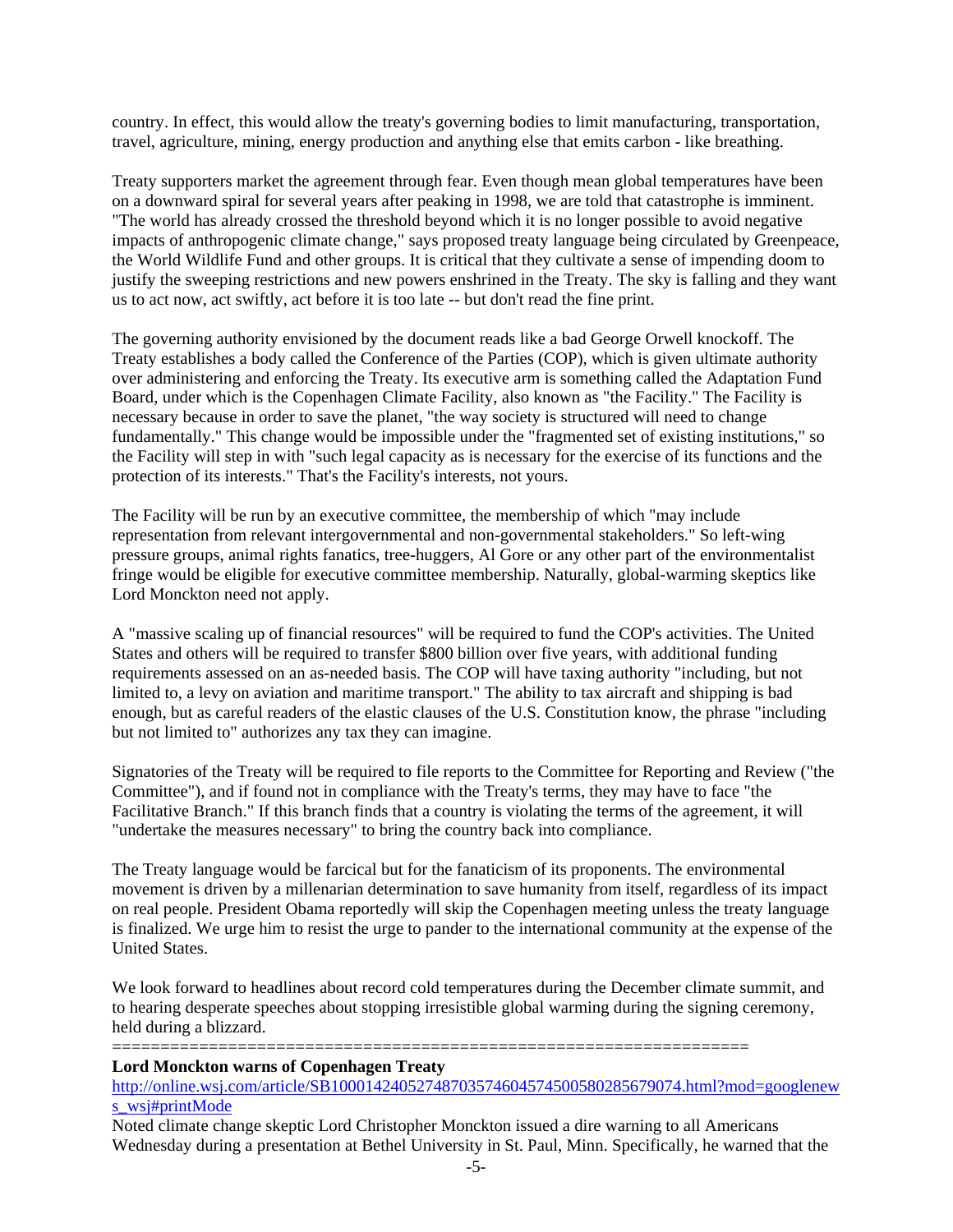United Nations Climate Change Treaty, scheduled to be signed in Copenhagen in December, contains specific language about the formation of a "world government."

=============================================================

#### http://bobmccarty.com/2009/10/17/noted-climate-change-skeptic-warns-of-treaty/

Below is a transcript of the 4-minute excerpt of Lord Monckton's presentation captured in the video above:

"At Copenhagen, this December, weeks away, a treaty will be signed — Your president will sign it. Most of the third-world countries will sign it because they think they're going to get money out of it. Most of the left-wing regimes around the world, like the European Union, will rubber-stamp it. Virtually nobody won't sign it.

 "I have read that treaty and what it says is this: 'That a world government is going to be created. The word, government, actually appears as the first of three purposes of the new entity.

"The second purpose is the transfer of wealth from the countries of the West to third-world countries in satisfaction of what is called, coyly, a 'climate debt,' because we've been burning CO2 and they haven't - - and we've been screwing up the climate. We haven't been screwing up the climate, but that's the line.

"And the third purpose of this new entity, this government, is enforcement.

"How many of you think that the word election or democracy or vote or ballot occurs anywhere in the 200 pages of that treaty? Quite right. It doesn't appear once.

"So, at last, the communists who piled out of the Berlin Wall and into the environmental movement and took over Greenpeace so that my friends who founded it left within a year because they'd captured it. Now the apotheosis is at hand.

"They are about to impose a communist world government on the world. You have a president who has very strong sympathies with that point of view. He's going to sign. He'll sign anything. He's a Nobel Peace Laureate. Of course, he'll sign it.

"And the trouble is this: If that treaty is signed, your Constitution says that it takes precedence over your Constitution. And you can't resign from that treaty unless you get the agreement from all the other states, parties. And because you'll be the biggest paying country, they're not going to let you out."

"So thank you America. You were the beacon of freedom to the world. It is a privilege merely to stand on this soil of freedom while it is still free. But, in the next few weeks, unless you stop it, your president will sign your freedom, your democracy and your prosperity away forever and neither you nor any subsequent government you may elect will have any power whatsoever to take it back again.

"That is how serious it is. I have read the treaty. I have seen the stuff about government and climate debt and enforcement. They are going to do this to you whether you like it or no.

"But I think it is here, here in your great nation which I so love and I so admire. It is here that, perhaps at this 11th hour, at the 59th minute and 59th second — you will rise up and you will stop your president from signing that dreadful treaty. That purposeless treaty for there is no trouble with the climate — and even if there were, economically speaking, there's nothing we can do about it."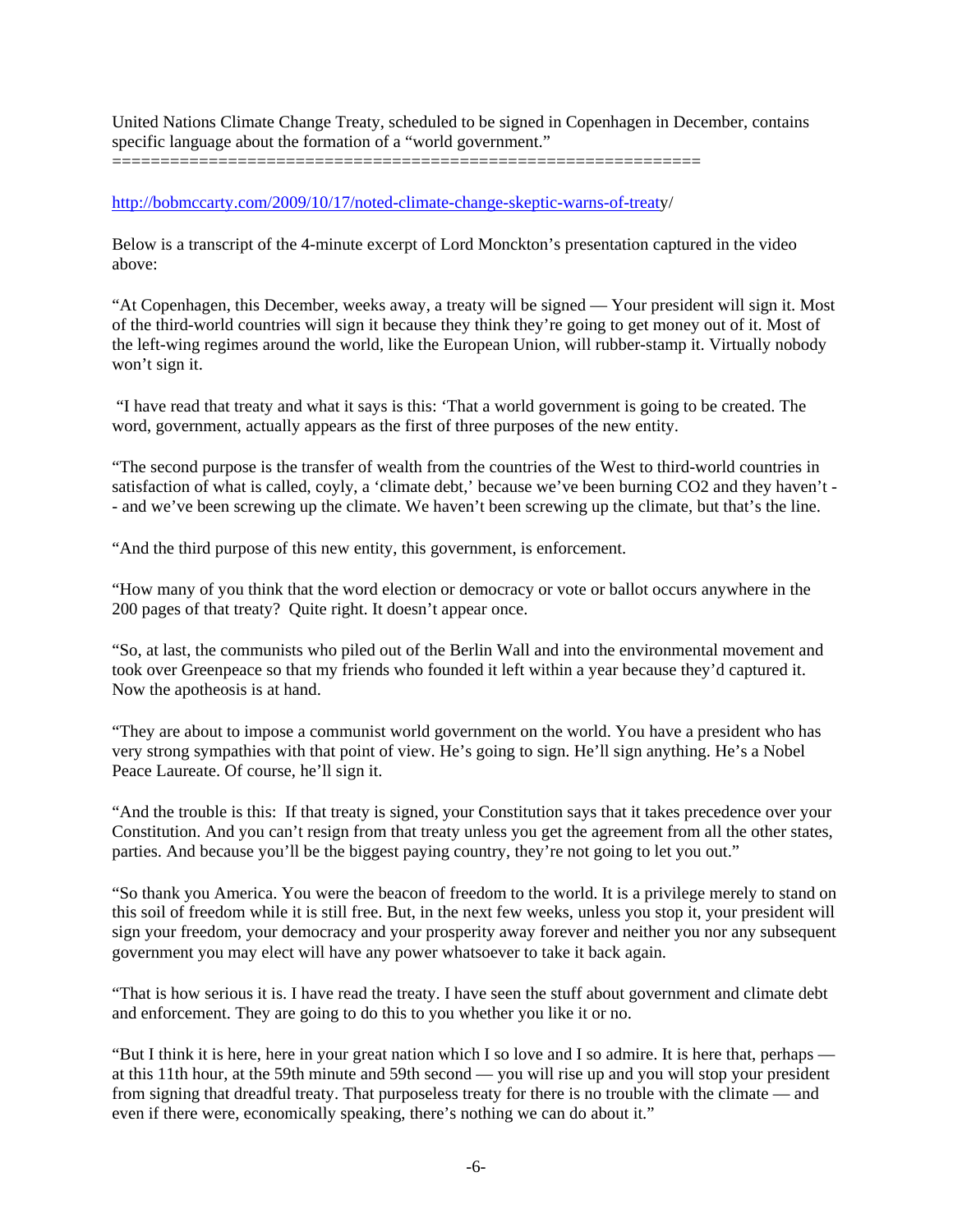"So I end by saying to you the words that Winston Churchill addressed to your president in the darkest hour before the dawn of freedom in the Second World War. He quoted from your great poet, Longfellow: 'Sail on, oh Ship of State. Sail on, oh Union, strong and great. Humanity, with all it's fears, with all the hopes of future years, is hanging, breathless, on thy fate.<sup>'</sup> Thank you."

*Lord Monckton served as a policy adviser to Margaret Thatcher and has repeatedly challenged Al Gore to debate the issue of climate change. He sued to stop Gore's film "An Inconvenient Truth" from being shown in British schools due to its inaccuracies. The British judge found in favor of Monckton, ordering nine serious errors in the film to be corrected. Lord Monckton travels internationally to educate the public about the myth of global warming* 

*SEPP comments: The Treaty can go into effect only if the US Senate ratifies it. Even a Presidential signature is insufficient to make it the 'Law of the Land.'* 

\*\*\*\*\*\*\*\*\*\*\*\*\*\*\*\*\*\*\*\*\*\*\*\*\*\*\*\*\*\*\*\*\*\*\*\*\*\*\*\*\*\*\*\*\*\*\*\*\*\*\*\*\*\*\*\*\*\*\*\*\*\*\*\*\*\*\*\*\*\*\*\*\*\*\*\*

# **2. THE SECOND BATTLE OF COPENHAGEN**

*by Patrick J. Buchanan, October 17, 2009* **http://www.lewrockwell.com/buchanan/buchanan118.html**

Before President Obama even landed at Andrews Air Force Base, returning from his mission to Copenhagen to win the 2016 Olympic Games, Chicago had been voted off the island. Many shared the lamentation of Indiana Gov. Mitch Daniels, "What has become of America, when Chicago can't steal an election?"

A second and more serious battle of Copenhagen is shaping up, in mid-December, when a world conference gathers to impose limits on greenhouse gases to stop "global warming." Primary purpose: Rope in the Americans who refused to submit to the Kyoto Protocols that Al Gore brought home in the Clinton era.

The long campaign to bring the United States under another global regime – the newest piece in the architecture of world government – has been flagging since 2008. Then, it seemed a lock with the election of Obama and a veto-proof Democratic Senate. Why has the campaign stalled? Because global warming has stalled. The hottest year of modern times, 1998, came and went a decade ago.

As BBC climate correspondent Paul Hudson writes: "For the last 11 years, we have not observed any increase in global temperatures. And our climate models did not forecast it, even though manmade carbon dioxide, the gas thought to be responsible for warming our planet, has continued to rise."

What this powerfully suggests is that what man does and does not do is far less responsible for climate change, if it is responsible at all, than other factors over which he has no control.

Consider. Though the emissions of carbon dioxide rose constantly throughout the 20th century – with the industrialization of the West, Japan, Southeast Asia and, finally, China and India – global temperatures have not risen steadily at all. They have fluctuated. John Sununu, writing in the St. Croix Review, says the Earth underwent "cooling in the 1920s, heating in the 1930s and 1940s, cooling in the 1950s and 1960s and 1970s, warming in the 1980s and 1990s, and cooling in the past decade."

But if there is no crisis, why are we even going to Copenhagen? And if there is no causal connection between carbon dioxide and global warming, what is the true cause of climate change?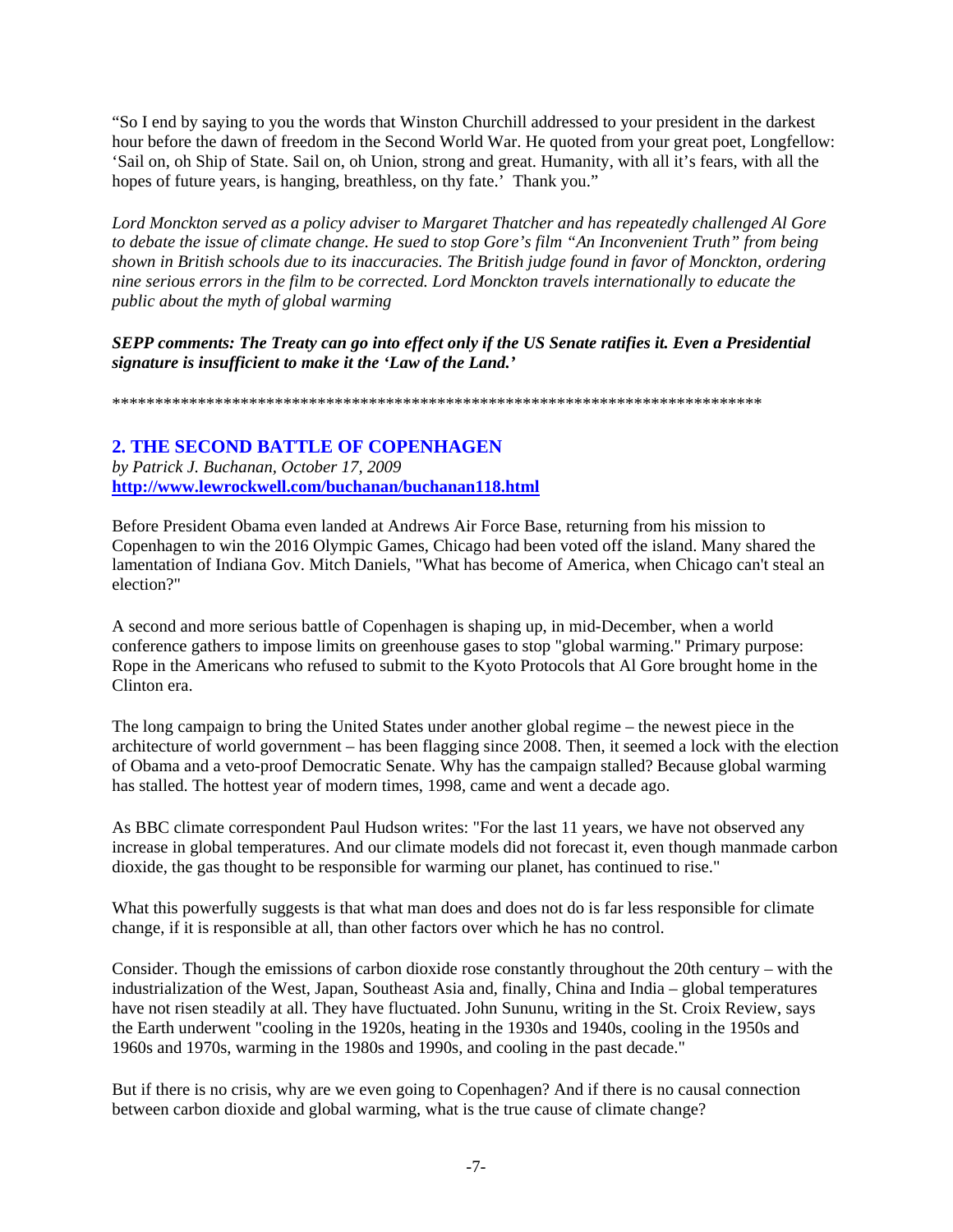Some scientists say that 98 percent of the Earth's temperature can be explained by the sun. When the sun's energy increases, a matter over which man has zero control, the Earth's temperature rises. When the sun's energy diminishes, the Earth's temperature falls. One solar scientist, Piers Corbyn, claims to have found a link between solar charged particles hitting the Earth and global warming and cooling.

Others, like professor Don Easterbrook of Western Washington University, contend that the oceans explain climate change. As they heat and cool cyclically, the Earth heats and cools. And where the oceans were cooling for 40 years before the 1990s, they have lately been heating up. Easterbrook says these cycles tend to last for 30 years.

As Hudson notes, there are scientists who claim they have taken all these factors into consideration and insist that the Earth, over the long haul, is warming. But Hudson cites Mojib Latif of the Intergovernmental Panel on Climate Change, who says we are in the fist stage of a long-term cooling trend that will last another 10 to 20 years.

The anecdotal evidence almost daily contradicts Al Gore and the end-of-times environmentalists. Lately, there have been record-breaking cold spells in the Midwest and West. Snow came to Colorado this October, postponing a baseball playoff game. The hurricane season turned out to be among the mildest on record. Contrary to predictions, the polar bear population seems to be doing fine.

While the ice cap at the North Pole is receding, the Antarctic ice cap, which contains 90 percent of the world's ice, is expanding. Moreover, receding ice in the Arctic is opening up a northwest passage from Europe to Asia. The Russians believe the immense mineral resources of the Arctic may soon be accessible. While we wring our hands, they are rushing to get them.

The mounting evidence that global warming has halted and man is not responsible for climate change has thrown the Kyoto II lobby into something of a panic. Barbara Boxer and John Kerry are re-branding the Senate cap-and-trade bill as a national security measure.

If, however, cap-and-trade, which the Congressional Budget Office says will be another blow to economic growth, can be stopped before the Copenhagen summit in December, the republic may have dodged another bullet. And the goal of the globalists – an end to the independence and sovereignty of the United States, and the creation of a world government – will have sustained yet another welcome postponement.

*Patrick J. Buchanan is co-founder and editor of The American Conservative. He is also the author of seven books, including Where the Right Went Wrong, and A Republic Not An Empire.* \*\*\*\*\*\*\*\*\*\*\*\*\*\*\*\*\*\*\*\*\*\*\*\*\*\*\*\*\*\*\*\*\*\*\*\*

#### **3. RENEWABLE ENERGY: THE MYTH OF GERMANY'S "GRÜN ENERGIE"**  *Posted By Patrick Tuohey, October 19, 2009 –*

**http://biggovernment.com/2009/10/19/renewable-energy-the-myth-of-germanys-grun-energie/**

On May 27, President Obama remarked to an audience gathered at Nellis Air Force Base in Nevada that Americans, "pioneered solar technology, but we've fallen behind countries like Germany and Japan in generating it, even though they get less sun than we do. They certainly get less sun than Nevada." Today, Vice President Biden and a handful of Cabinet secretaries release the 'Recovery through Retrofit' report that will extol the virtues of green jobs and energy savings to be had if only the government had its way.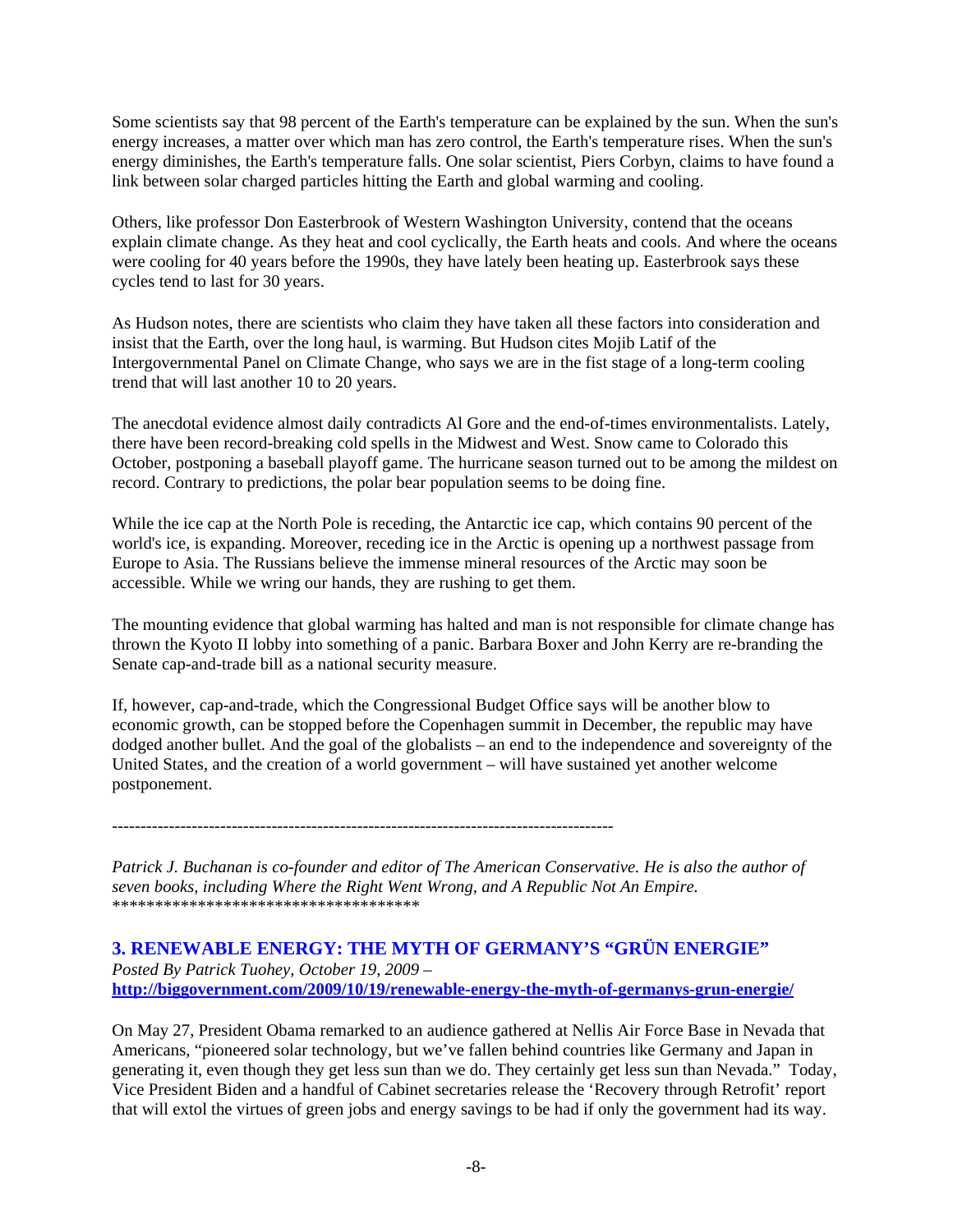Observers of national policy may want to look at other countries' experiences to see how they have fared with efforts to improve environmental policies. Previous research on green jobs policies in Spain [1] showed that costs were high and benefits short-lived. But what of the President's example of Germany?

The Rheinisch-Westfälisches Institut für Wirtschaftsforschung [2] (RWI), an independent German economic policy think tank founded in 1926, has released its report on the matter entitled, "Economic impacts from the promotion of renewable energies: The German experience." To readers hoping for a government solution to energy problems, page 4 delivers a devastating indictment of the German model:

German renewable energy policy, and in particular the adopted feed-in tariff scheme, has failed to harness the market incentives needed to ensure a viable and cost-effective introduction of renewable energies into the country's energy portfolio. To the contrary, the government's support mechanisms have in many respects subverted these incentives, resulting in massive expenditures that show little long-term promise for stimulating the economy, protecting the environment, or increasing energy security.

The German experience has resulted in plenty of government spending with little to show for it. Here are some of my schadenfreude favorites:

- "The amount of electricity produced through solar photovoltaics [or PV, which are solar panels] was a negligible 0.6% despite being the most subsidized renewable energy, with a net cost of about 8.4 Bn € (US  $$12.4$  Bn) for 2008? (page 5).
- "The real net cost for all [solar panel] modules installed between 2000 and 2008 account for about 35 Bn  $\epsilon$ (US \$ 48 Bn) (in prices of 2007). Future PV installations in 2009 and 2010 may cause further real cost worth 18.3 Bn  $\epsilon$ (US \$ 25.5 Bn) (Table 4). Adding both figures yields a total of 53.3 Bn  $\epsilon$ (US \$ 73.2 Bn) for PV alone" (page 15).
- Nobody said adopting a new energy model would be cheap, and Americans have certainly taken on large and expensive new endeavors because of the subsequent economic payoff (e.g. the Interstate Highway System [3]). Even if the cost is no object, the RWI study indicates that the benefit is no incentive. The report tells us that, "currently, the feed-in tariff for PV is more than eight times higher than the wholesale electricity price at the power exchange" (page 5). This is after years of government support of the solar power industry. "Even on-shore wind [energy], widely regarded as a mature technology, requires feed-in tariffs that exceed the per-kWh cost of conventional electricity by up to 300% to remain competitive" (page 5). In other words, even when green energy industries are up and running for a while, their costs remain several times higher than conventionally produced energy.

Page 9 of the RWI report addresses the German experience as far as it relates to job creation:

- In the end, Germany's PV promotion has become a subsidization regime that, on a per-worker basis, has reached a level that far exceeds average wages, with per worker subsidies as high as  $175,000 \in (US \ $ 240,000).$
- It is most likely that whatever jobs are created by renewable energy promotion would vanish as soon as government support is terminated, leaving only Germany's export sector to benefit from the possible continuation of renewables support in other countries such as the US.
- Furthermore, the report states that estimates of green job creation due to the German energy regime are flawed because they fail to account for any job losses at less-favored (and likely cheaper) forms of energy.

As Chinese manufacturers produce PV cells cheaper than Germans can, the subsidies end up as a giant transfer of wealth from German taxpayers to Chinese companies [4]. Because of this, even Germany's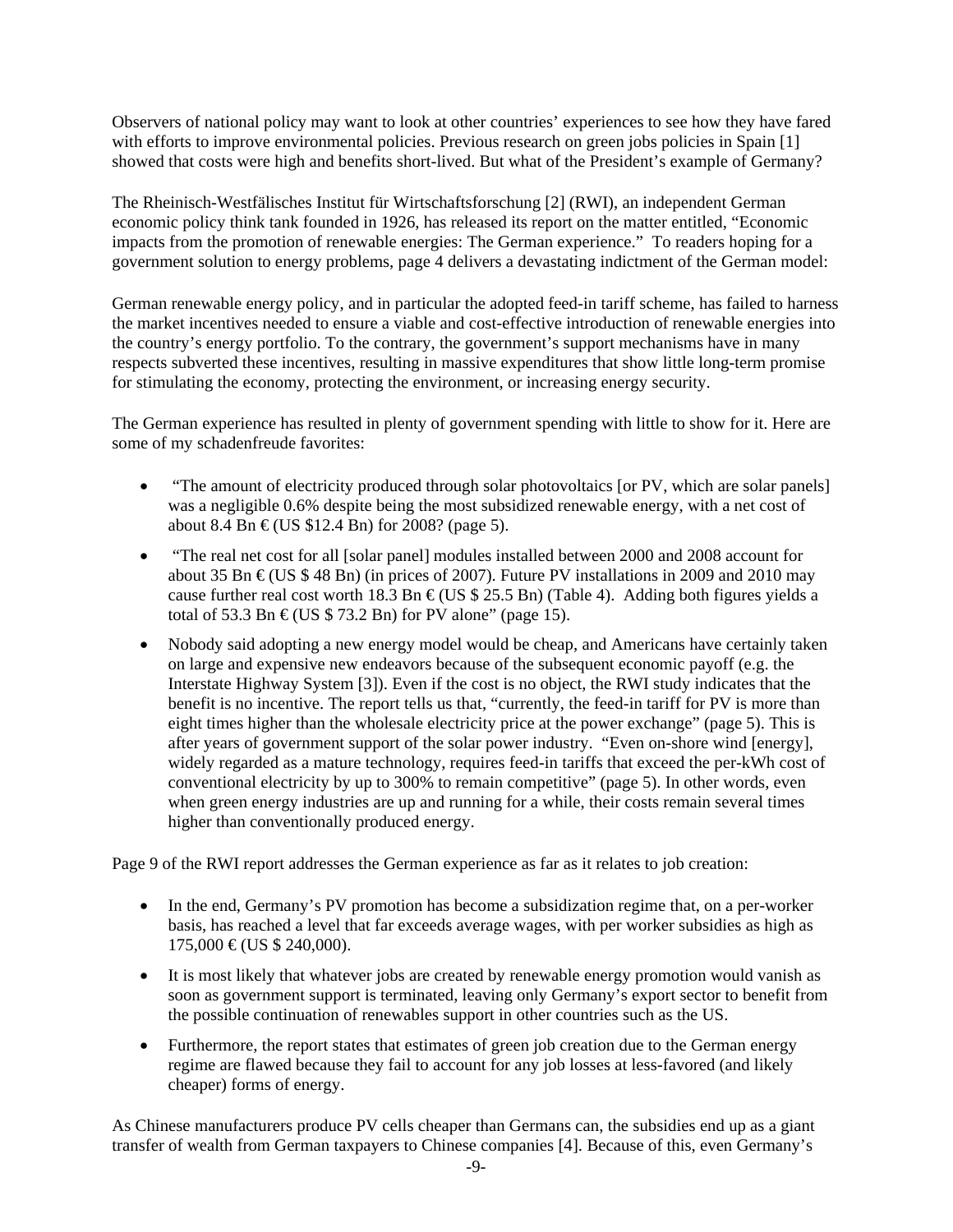leading PV manufacturer is calling for the subsidies to be cut, both to make the industry more efficient and to reduce energy costs to consumers. That's right, the Germans are concluding that reduced subsidies mean greater efficiencies and lower costs!

Lastly, die-hard environmentalists may say that green energy production is more important than the cost of energy or number of jobs it creates (or destroys). But even on its own merits as an environmental energy, solar is a failure. The report states on page 19:

- PV is among the most expensive greenhouse gas abatement options: Given the net cost of 41.82 Cents (Cents 63.00 US \$) per kWh for modules installed in 2008 (Table 4), and assuming that PV displaces conventional electricity generated from a mixture of gas and hard coal with an emissions factor of 0.584 kg carbon dioxide (CO2) per kWh (Nitsch et al. 2005:66), then dividing the two figures yields abatement costs that are as high as  $716 \text{ } \in (1,050 \text{ } \text{US})$  per tonne.
- The European Emission Trading Scheme (ETS) is about  $13.4\epsilon$  per ton, or 53 times less than those for solar production. In other words, if you're looking to be green with your greenback, solar energy production is the worst way to go.

Notwithstanding the current climate, the United States is by far the largest economy in the world. The choices we make have far greater global impact than any other economy. While it is right to look to other countries for examples of policies that work, the fact remains that so-called green energy production is a failed experiment. Even those who pioneered it are looking for a way out. There is simply no reason to think that even US Rep Peter Hoekstra's magic bureaucrats [5] in Washington, DC can deliver efficient and economic energy from solar power.

--------------------------------------------------

[1] Previous research on green jobs policies in Spain: http://www.missourirecord.com/news/index.asp?article=10008

[2] Rheinisch-Westfälisches Institut für Wirtschaftsforschung: http://www.rwi-essen.de/

[3] Interstate Highway System: http://en.wikipedia.org/wiki/Interstate\_Highway\_System

[4] a giant transfer of wealth from German taxpayers to Chinese companies: http://online.wsj.com/article/SB125383541153239329.html

[5] magic bureaucrats: http://www.c-spanarchives.org/congress/?q=node/77531&id=6909470

**\*\*\*\*\*\*\*\*\*\*\*\*\*\*\*\*\*\*\*\*\*\*\*\*\*\*\*\*\*\*\*\*\*\*\*\*\*\*\*\*\*\*\*\*\*\*\*\*\*\*\*\*\*\*\*\*** 

## **4. WHAT'S WRONG WITH HR 3585 (Solar Technology Roadmap Act of 2009) http://mcclintock.house.gov/2009/10/hr-3585-solar-technology-roadmap-act-of-2009.shtml**

House Chamber, Washington, D.C. October 22, 2009. M. Speaker: I rise in opposition to the rule and in opposition to the underlying bill. And to explain why, Id like to walk through a little history and a little math.

Let's begin with history and two important years: 1978 and 1839.

In 1978, the Wall Street Journal carried this headline: Solar Power Seen Meeting 20 percent of Needs by 2000; Carter May Seek Outlay Boost. Oddly, the same paper carried a headline in 2006 making the same promise this time for all renewable fuels -- only this time by 2025; but I digress.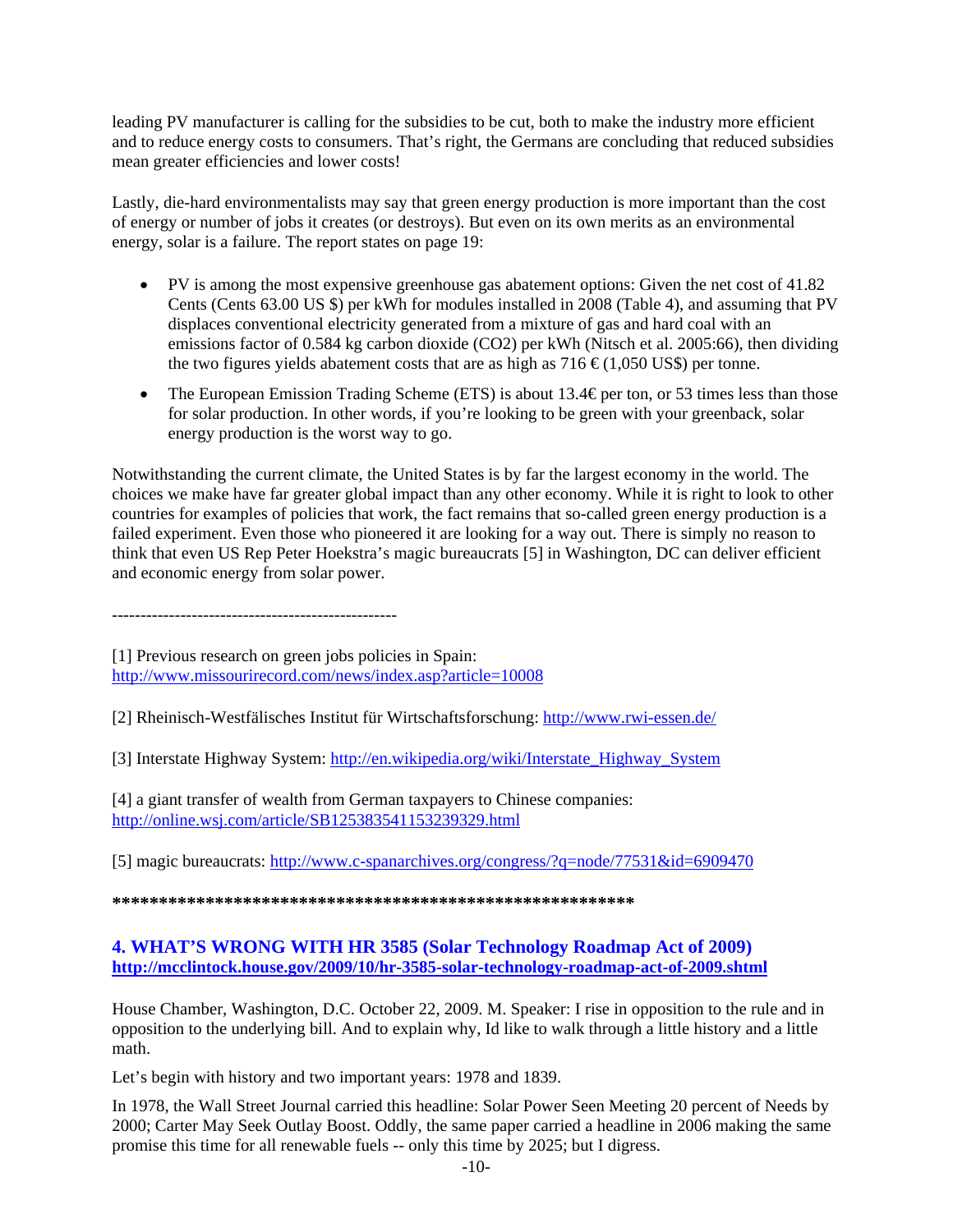Billions of dollars were poured into research and development for solar technology, and an entire solar industry solely supported by massive subsidies arose to grab those dollars.

And what was the result of all of this plunder of taxpayers and ratepayers? More than 30 years after that promise was made in 1978, solar power accounts for just one percent of electricity generation. That's not for lack of subsidies; it's because despite billions of dollars of subsidies, the technology remains immensely inefficient and expensive.

And that brings me to the second year: 1839. This is not a new technology. Photovoltaic electricity was first discovered by French physicist Alexandre Edmond Becquerel in the year 1839.

This technology has existed for 170 years. And in those 170 years of scientific discovery and progress, and despite billions of dollars of subsidies to the solar industry, we have yet to discover a more expensive way of generating electricity!

When the state of California was squandering its wealth on subsidizing this industry a few years ago, I asked the California Energy Commission what is the price range of various forms of electricity generation. And here is what they reported:

- The cheapest form of electricity generation is hydroelectric. It ranges from a quarter cent to 2.7 cents per kilowatt hour average around 1.5 cents.
- Then comes nuclear power, with a midrange around 1.7 cents.
- After that, coal, about 1.9 cents.
- Then wind at 4.6 cents, and then natural gas at 10.6 cents. And finally, we get to the most expensive way to produce electricity, solar, between 13.5 cents and 42.7 cents per kilowatt hour, with a mid-range of 28.1 cents.

It gets worse.

In a day, a solid acre of state-of-the-art solar panels can produce 2.2 megawatt hours of electricity, assuming an average of 5 hours of peak sunlight: 2.2 megawatt hours per day. Compare that to the Diablo Canyon nuclear power plant that produces 49,000 megawatt hours of electricity each day.

In order to duplicate that single nuclear power plant, it would require 22,000 acres of solid solar panels or 34 square miles. By comparison, the Diablo Canyon Power Plant sits on one square mile.

So this technology, after 170 years and countless billions of dollars of research and development, is roughly 17 times more expensive than nuclear power and consumes 32 times the land area of a comparable nuclear facility.

But don't worry, say the proponents of this bill. It just needs a few billion dollars more to become competitive. I'm sorry, but we've heard that song before.

I suppose hope springs eternal. For decades the federal government and gullible states like California have kept the solar industry afloat, pumping billions of dollars into subsidized loans, credits to consumers who buy solar panels and, of course, Research and Development (\$166 million last year and \$175 million this year by the Department of Energy alone).

This is an industry that exists solely of the dole, by the dole and for the dole. It is now clamoring for billions of dollars more. And if this rule is passed and the bill is taken up, they're going to get it directly out of the shrinking savings accounts of American taxpayers.

The Solar Technology Roadmap Act of 2009. You've heard of the 'Bridge to Nowhere?' This is the roadmap that will get us there.

**\*\*\*\*\*\*\*\*\*\*\*\*\*\*\*\*\*\*\*\*\*\*\*\*\*\*\*\*\*\*\*\*\*\*\*\*\*\*\*\*\*\*\*\*\*\*\*\*\*\*\*\*\*\*\*\*\*\*\*\*\*\*\*\*\*\*\*\*\*\*\*\*\*\*\*\*\*\*\*\*\*\*\*\*\*\*\*\*\*\*\*\*\***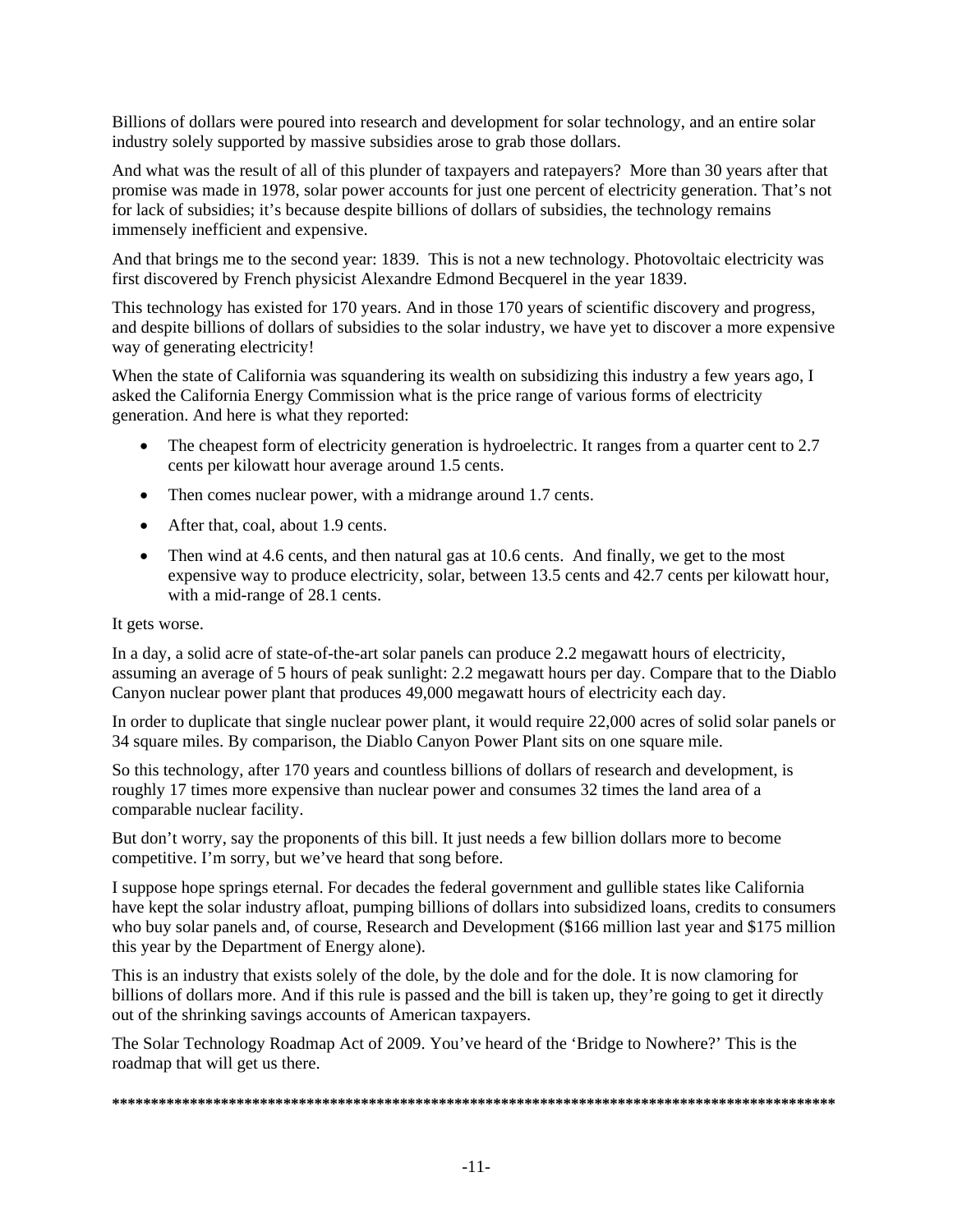# **5. A LETTER TO THE SEJ (Society of Environmental Journalists)**

TO: Robert McClure, Journalist,

FROM: S. Fred Singer

**SUBJECT: SEJ didn't single out journo who questioned Al Gore,** 

**http://invw.org/2009/10/sej-didnt-single-out-journo-who-questioned-al-gore/**

Dear Mr. McClure,

Since my name has been mentioned frequently, permit me to enter this discussion.

First, a comment about you. From all I can tell, you are trying to do an honest job of reporting, but you are also very busy and therefore do not have time to check all of the details. I don't blame you; no one has enough time to check every fact. That is why the adversarial process is so useful. Every good journo tries to present both sides of an issue –even in the face of great pressure to abandon this principle.

You state that in 1997 you concluded "the science was being proved out" – i.e., that global warming was anthropogenic –AGW, just like the IPCC claimed. In fact, the satellite data, unaffected by urban heat islands and other instrumental problems, showed only a minor warming trend by 1997, compatible with a *zero* trend. (The big temperature rise occurred in 1998 and was caused by El Nino, not by CO2.)

Comment #2 [by Eddy Aruda] cites a fairly complete list of undisputed facts that all contradict the AGW hypothesis of the IPCC. But you do not respond to any of these. Why not?

[For detailed references about such facts, please see the NIPCC summary report "*Nature – Not Human Activity – Rules the Climate*" http://www.sepp.org/publications/NIPCC\_final.pdf. For an even shorter version, see "NIPCC findings: CO2 is not a pollutant:" http://sepp.org/Archive/NewSEPP/NIPCC\_Findings.pdf ]

You refer to a "growing agreement [about AGW] by climate scientists." My impression, based on several polls, is exactly the reverse: that the percentage of *skeptics* is growing.

You also question George Taylor's climate credentials, since his degree is in meteorology. I don't think that's a valid argument. Jim Hansen is an astronomer-physicist, Steve Schneider received his Ph.D. in mechanical engineering and plasma physics, and Michael Oppenheimer is a chemist. The chairman of the IPCC, Rajendra Pachauri, is an engineer-economist with no appreciable climate credentials or publications. To anticipate your question, I am an atmospheric physicist with a publication record of more than 50 years. I also coauthored climate books in 2007, 2008, and 2009. Yet you state (in Comment #7) that "Singer is no longer credible." What is the basis of your opinion?

I don't think the *ad hominem* smears by Gelbspan are worth responding to. In any case, Russell Cook has ably dealt with them in his several comments.

One more point: In Comment #4 you state that Singer has acknowledged that "industrialization has affected the *atmosphere*." That is correct; the evidence we have shows that the rise in atmospheric CO2 (and other greenhouse gases) is mainly anthropogenic. But this does not prove that the general increase in atmospheric *temperature* in the 20<sup>th</sup> century is human-caused; there is no temperature increase in the 21<sup>st</sup> century. On the contrary: not only is there no evidence in support of a significant AGW but the empirical data show that natural forcings have dominated any human effects. And natural climate change is essentially unstoppable.

Sincerely,

S. Fred Singer

\*\*\*\*\*\*\*\*\*\*\*\*\*\*\*\*\*\*\*\*\*\*\*\*\*\*\*\*\*\*\*\*\*\*\*\*\*\*\*\*\*\*\*\*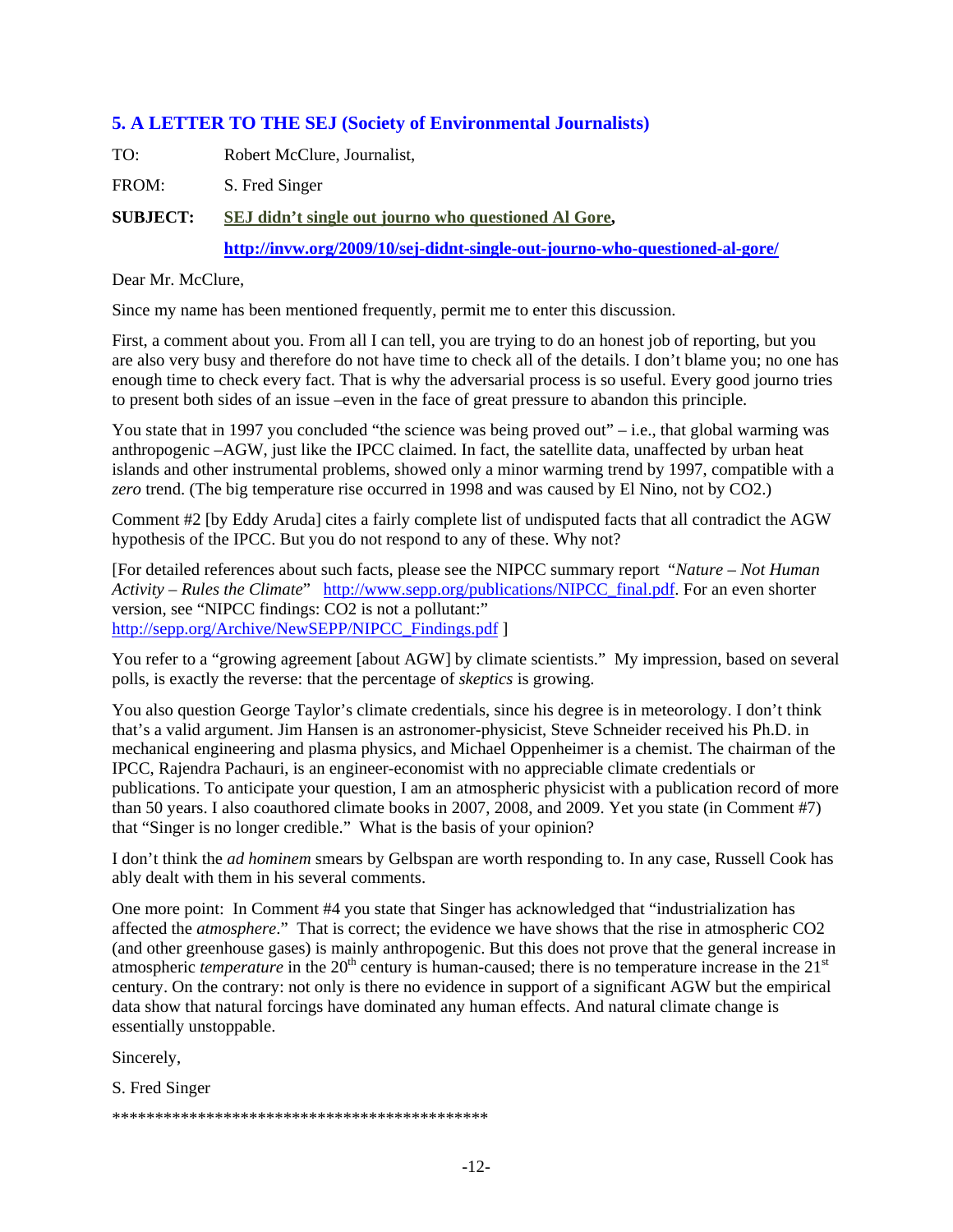## **6. TORT LAWYERS' NEXT VICTIM: WHICH INDUSTRY WILL THE TRIAL LAWYERS GO AFTER NEXT? A suit filed by Mississippi property owners who had losses from Hurricane Katrina might provide a glimpse of the mischief to come.**

*IBD editorial, Oct 20, 2009* 

#### http://www.investors.com/NewsAndAnalysis/Article.aspx?id=509682

In less than a month, two federal appeals courts have reversed trial court decisions to throw out global warming lawsuits.

Last week, the Fifth Circuit Court of Appeals in New Orleans ruled that a class-action suit against energy companies can proceed. In Comer v. Murphy Oil USA, the plaintiffs are alleging that 30 oil, electric and coal companies are liable because they have made products that contributed to the global warming that intensified the effects of Katrina. The plaintiffs are Mississippians whose property was damaged in the 2005 storm.

On Sept. 21, the Second Circuit Court of Appeals in New York City reinstated Connecticut v. AEP. In this suit, eight states, the city of New York and three land trusts are seeking an injunction that would order six power companies to cut their greenhouse gas emissions.

Both cases are alarming. Courts shouldn't let plaintiffs sue over global warming when it's nothing more than speculation. But the Comer case is cause for greater concern.

"It is a private class action for compensatory and punitive damages, not a suit brought by states or municipalities for injunctive relief," professor and defense attorney Russell Jackson explains on his legal blog Consumer Class Actions & Mass Torts. "And that means contingency fees. And thus the promise of copycat lawsuits."

Despite the shrieks and roars from global warm-mongers who firmly believe man is causing the planet to heat up with the carbon dioxide he is emitting, there's no way to prove that that is the case. As the lower courts ruled in both suits, the issue is nonjusticiable, meaning that it is inappropriate for judicial review.

But that won't matter to acquisitive plaintiffs, rapacious trial lawyers, politically minded judges and gullible jurors. They'll plow right through the science to shake down corporate victims out of spite and greed.

Through frequent filings of abusive medical malpractice lawsuits, trial lawyers have already contributed to rising health care expenses. They would be happy to do the same to energy costs, invoking Comer v. Murphy Oil USA as their inspiration. Unless future courts make better rulings than the Second and Fifth circuits have, or lawmakers address the problem, trouble lies ahead.

\*\*\*\*\*\*\*\*\*\*\*\*\*\*\*\*\*\*\*\*\*\*\*\*\*\*\*\*\*\*\*\*\*\*\*\*\*\*\*\*\*\*\*\*\*\*\*\*\*\*\*\*\*\*\*\*\*\*\*\*\*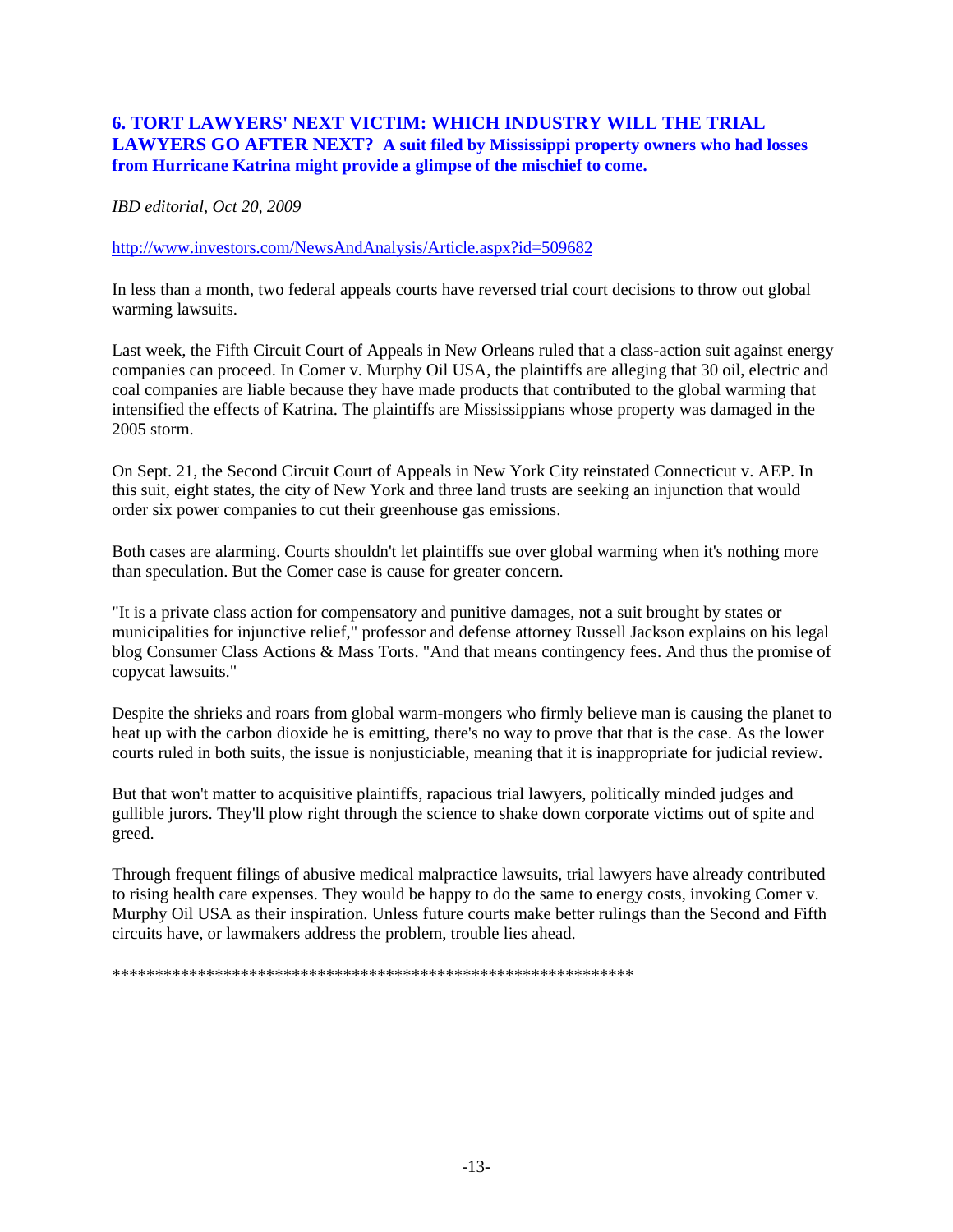# **7. CAP-AND-TRADE WOULD SLOW ECONOMY, CBO CHIEF SAYS**

### *By Juliet Eilperin, Washington Post, October 15, 2009*

A House-passed bill that targets climate change through a cap-and-trade system of pollution credits would slow the nation's economic growth slightly over the next few decades and would create "significant" job losses from fossil fuel industries as the country shifts to renewable energy, the head of the Congressional Budget Office told a Senate energy panel Wednesday.

CBO Director Douglas W. Elmendorf emphasized that his estimates contained significant uncertainties and "do not include any benefits from averting climate change," but his message nevertheless contrasted sharply with those of President Obama and congressional Democratic leaders, who have suggested that a cap on carbon emissions would help revive the U.S. economy.

Elmendorf testified before the Senate Energy and Natural Resources Committee that the cap-and-trade provisions of the House bill -- in which emitters of greenhouse gases would be able to buy and sell pollution credits -- would cut the nation's gross domestic product by 0.25 to 0.75 percent in 2020 compared with "what it would otherwise have been," and by 1 to 3.5 percent in 2050.

Elmendorf also pointed to disruptions that would occur as Americans sought employment with industries that would benefit under a carbon cap, such as solar and wind power.

"The shifts will be significant," the CBO director said. "We want to leave no misunderstanding that aggregate performance -- the fact that jobs turn up somewhere else for some people -- does not mean that there are not substantial costs borne by people, communities, firms in affected industries and affected areas. You saw that in manufacturing, and we would see that in response to changes that this legislation would produce."

Opponents of climate-change legislation seized on Elmendorf's comments, suggesting they meant the United States would be better off not curbing greenhouse gas emissions linked to climate change. Sen. Sam Brownback (R-Kan.), who described himself as "a skeptic" on the issue, detailed how Kansans would likely face higher energy prices under a cap-and-trade system. "Because while we're projecting these things, people are having to deal with their basic lives on it, and this is going to be very expensive," Brownback said.

But Elmendorf, who called the economic downside to the House climate bill "comparatively modest," noted that climate change could impose costs on Brownback's home state in other ways, by harming agriculture. In light of those potential risks, the CBO director said, "many economists believe that the right response to that kind of uncertainty is to take out some insurance, if you will, against some of the worst outcomes."

Rep. Edward J. Markey (D-Mass.), co-author of the House bill with Rep. Henry A. Waxman (D-Calif.), said that several independent analyses, including one by the CBO, had found their bill "would only cost about a postage stamp a day, and that's before you include thousands of dollars in savings from energyefficiency gains. The harsh reality is that America's global warming and energy challenges are just too important for us to keep mailing it in by not enacting a comprehensive energy and global warming bill."

**\*\*\*\*\*\*\*\*\*\*\*\*\*\*\*\*\*\*\*\*\*\*\*\*\*\*\*\*\*\*\*\*\*\*\*\*\*\*\*\*\*\***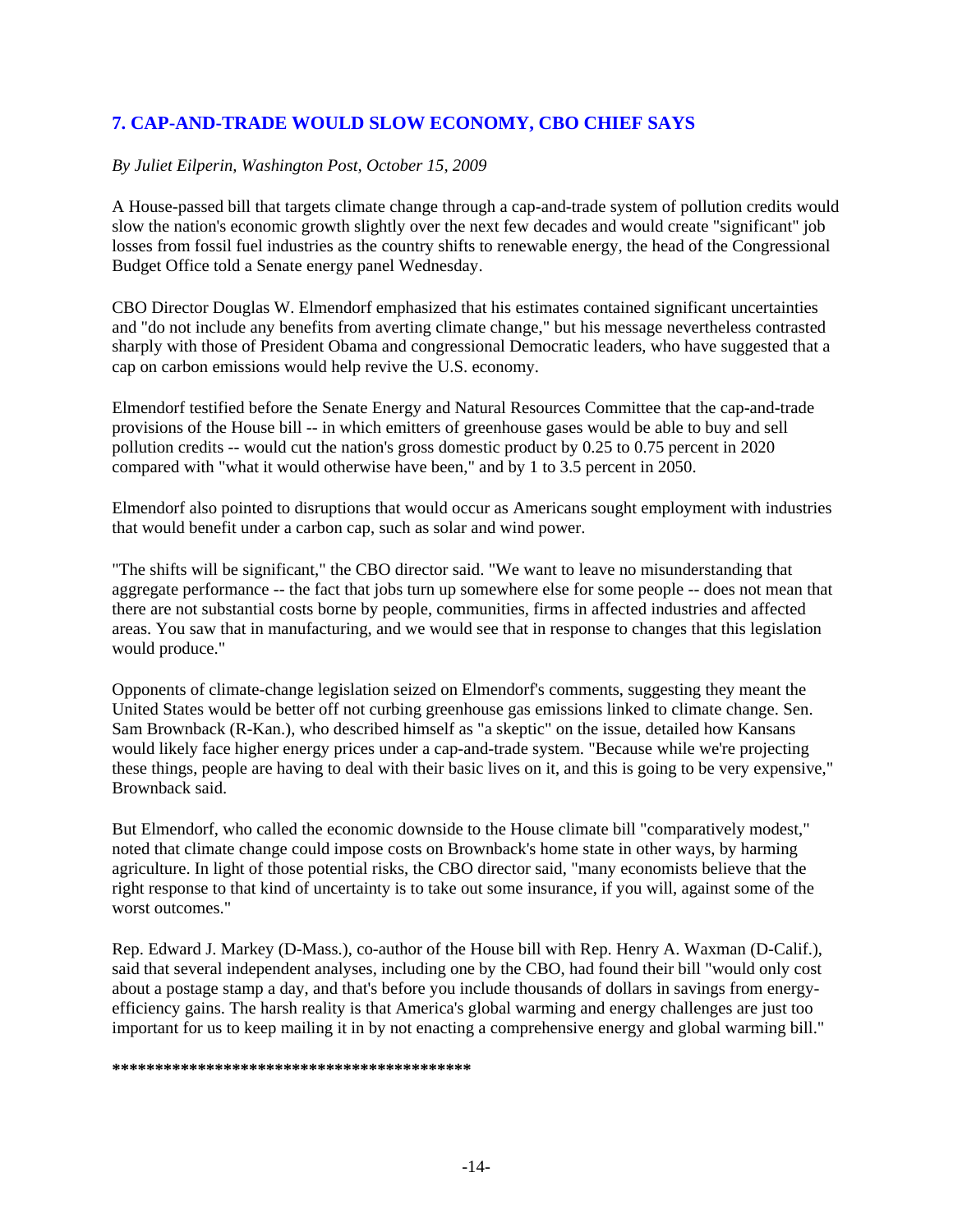## **8. CAP-AND-TRADE FOR BABIES?**

http://www.investors.com/NewsAndAnalysis/Article.aspx?id=509554

An environmental writer mainstreams an idea floating around the green fringe — save the earth by population control and give carbon credits to one-child families. Are we threatened by the patter of little carbon footprints?

It's long been a mantra on the left that people are a plague on the earth, ravaging its surface for food and resources, polluting its atmosphere and endangering its species. Now we are endangering its very climate to the point of extinction. Even the result of our breathing — carbon dioxide — has been declared by the EPA to be a dangerous pollutant.

Treaties like Kyoto and the upcoming economic suicide pact to be forged in Copenhagen have focused on the instruments and byproducts of our civilization. Now the focus is shifting increasingly to the people who built it.

New York Times environmental writer Andrew Revkin participated in an Oct. 14 panel discussion on climate change with other media pundits titled "Covering Climate: What's Population Got To Do With It?" People who need people they are not.

Participating via Web cam, Revkin volunteered that in allocating carbon credits as part of any cap-andtrade scheme, "if you can measurably somehow divert fertility rate, say toward accelerating decline in a place with a high fertility rate, shouldn't there be a carbon value to that?"

He went on to say that "probably the single most concrete and substantive thing an American, young American, could do to lower our carbon footprint is not turning off the light or driving a Prius, it's having fewer kids, having fewer children."

"More children equal more carbon dioxide emissions," Revkin has blogged, wondering "whether this means we'll soon see a market in baby-avoidance carbon credits similar to efforts to sell CO2 credits for avoiding deforestation." Save the trees, not the children.

Revkin's views are unfortunately shared by people with power and influence. Jonathon Porritt, chairman of Britain's Sustainable Development Commission, believes that "having more than two children is irresponsible" and that people should "connect up their own responsibility for their total environmental footprint."

Earlier this year, Speaker of the House Nancy Pelosi defended federal contraceptive initiatives as an effort to "reduce costs to the states and to the federal government." For Pelosi, mother of five, the fewer the merrier.

Would this proposed carbon-credit carrot turn someday into a large stick? Would child exemptions disappear after the first child or worse? After all, we have a White House communications director, Anita Dunn, who considers mass murderer Mao Zedong her favorite philosopher. China has its one-child policy, which it vigorously enforces.

This brave new world is not too far-fetched for science adviser John Holdren, who has advised taking population control to quite another level. He has at various times advocated forced abortion and sterilization and views people as a burden, not as the ultimate resource, as we do.